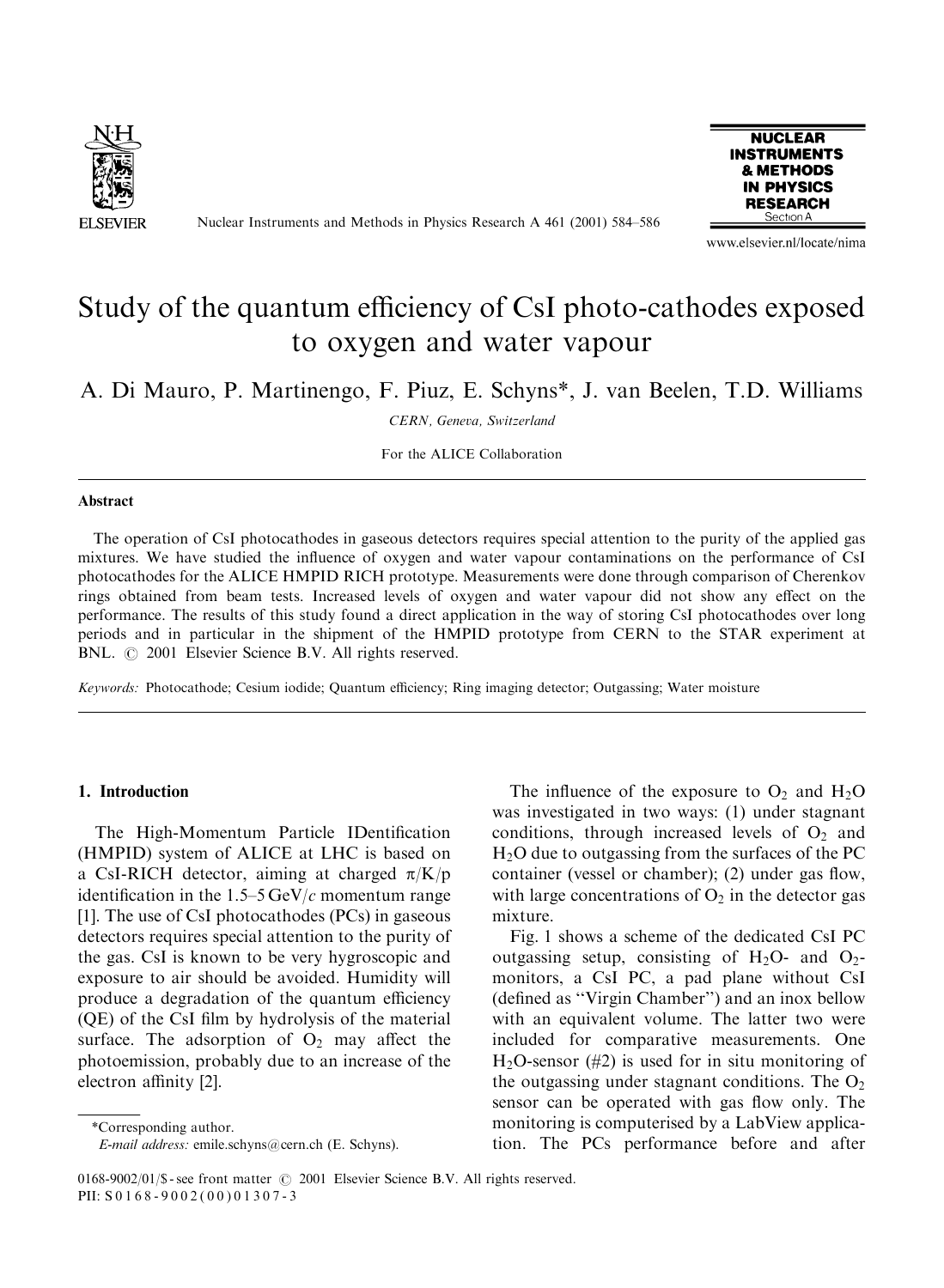

Fig. 1. The CsI PC outgassing test setup.

exposure was measured in beam tests. The test beam setup and the HMPID are described in Refs. [1,3]. The HMPID prototype contains four PCs of  $64\times40$  cm<sup>2</sup> and PC24 is  $32\times30$  cm<sup>2</sup>.

#### 2. Results and discussion

Fig. 2 shows the increase in time of the  $H_2O$ concentration during stagnancy test for PC32 and the HMPID prototype (at room temperature). PC32 was put at an overpressure of 165 mbar to ensure no external contributions due to possible micro-leaks. In both cases, a plateau is reached after approximately 15h. Fig. 3 shows the  $O_2$ concentration measured at the gas outlet of PC24 after a 2 h stagnancy. Time 0 corresponds to the restart of the Ar flow at 50 l/h.

The sharp rise of the concentration after 15 s, to a plateau of  $\sim$  650 ppm, corresponds to the "pure" stagnant gas being purged out of the chamber. The exponential decrease due to mixing with Ar starts after about one volume exchange.

Beam tests with  $3 \text{ GeV}/c \pi^-$  were performed before and after the following conditions:

(1) 24 h stagnant test of PC24, outgassing 10 000 ppm  $O_2$  and 40 ppm  $H_2O$ ;

(2) gas flow test of PC24 under Ar/dry air mixtures with  $18000$  ppm  $O_2$  for 6 and 18h and with  $100 000$  ppm  $O<sub>2</sub>$  for 6 h; and

(3) 16h stagnant test of HMPID prototype, 30 ppm outgassed  $H_2O$  (Fig. 2).

Test beam data were analysed with the support of a Monte Carlo detector simulation allowing to



Fig. 2. Outgassed H2O versus time.



Fig. 3. PC24, output  $O_2$  concentration after 2 h stagnancy.

deduce the PC QE [4]. Fig. 4 shows the variation of the main quantities of the Cherenkov ring analysis with the single-electron average PH  $(1 \text{ ADC} \sim 0.17 \text{ fC})$ , before and after the exposures. The outgassing from the surfaces inside either the PC container or the HMPID prototype has not affected the CsI QE. No degradation of the photoemission has been observed in any of the described experimental conditions.

## 3. Shipment of large CsI PCs to BNL

The results of this study found a direct application in the way of storing CsI photocathodes over long periods. In the summer 1999, the HMPID prototype was shipped from CERN to BNL for